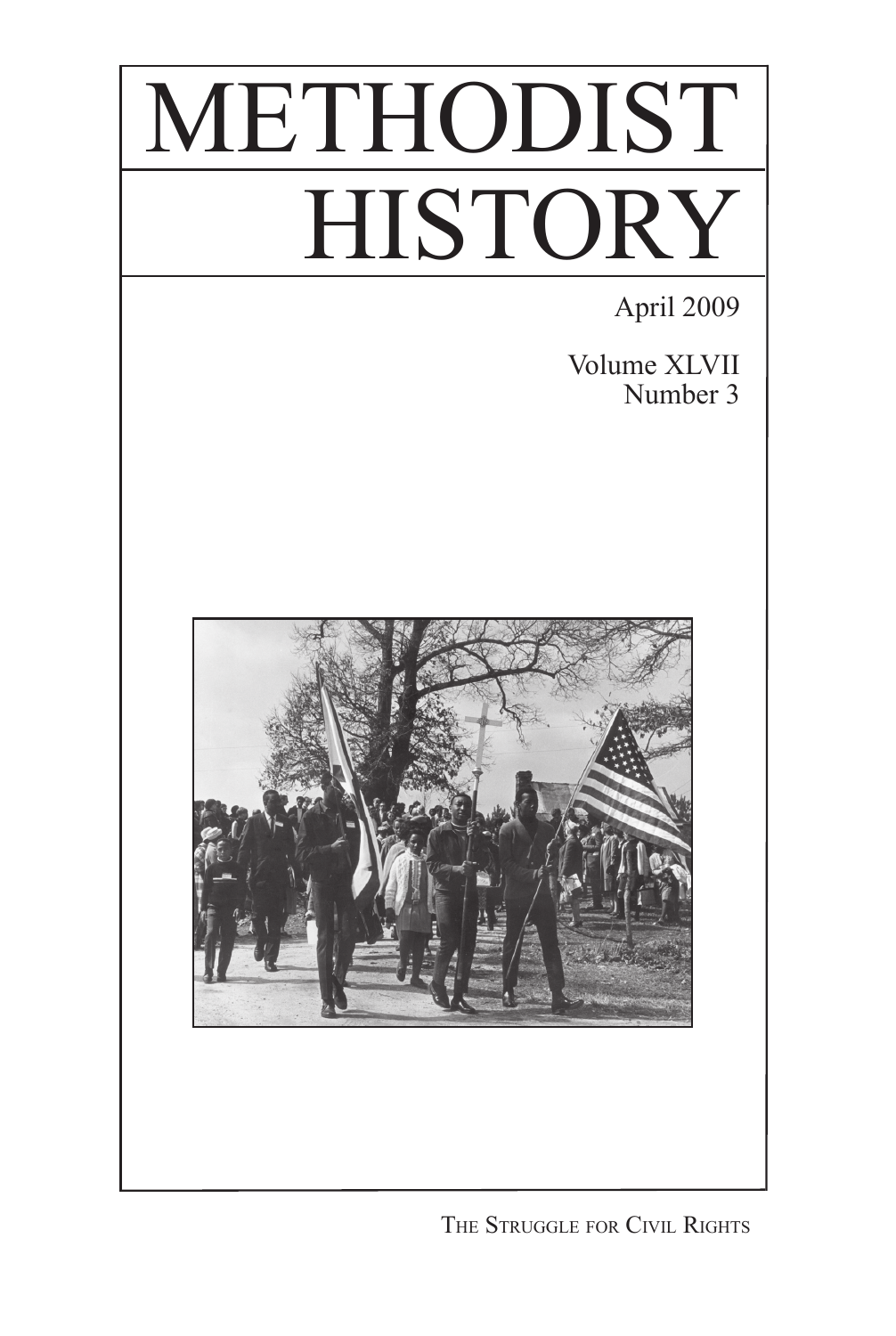

### **EDITORIAL BOARD**

Morris Davis

Kenneth E. Rowe

Ian Straker

Douglas Strong

Anne S. Wimberly

Stephen Yale

Charles Yrigoyen, Jr.

Michelle Merkel-Brunskill, Assistant Editor Christopher Rodkey, Copy Editor

*Cover: Photograph is from the "Mission Education Cultivation Program Department" collection of the General Commission on Archives and History of The United Methodist Church in Madison, New Jersey.*

METHODIST HISTORY (ISSN 0026-1238) is published quarterly for \$20.00 per year to addresses in the U.S. by the General Commission on Archives and History of The United Methodist Church, 36 Madison Avenue, Madison, NJ 07940. Printed in the U.S.A. Back issues are available.

Second-class postage paid at Madison, NJ. POSTMASTER: Send address changes to METH-ODIST HISTORY, P.O. Box 127, Madison, NJ 07940 or email mmerkel@gcah.org.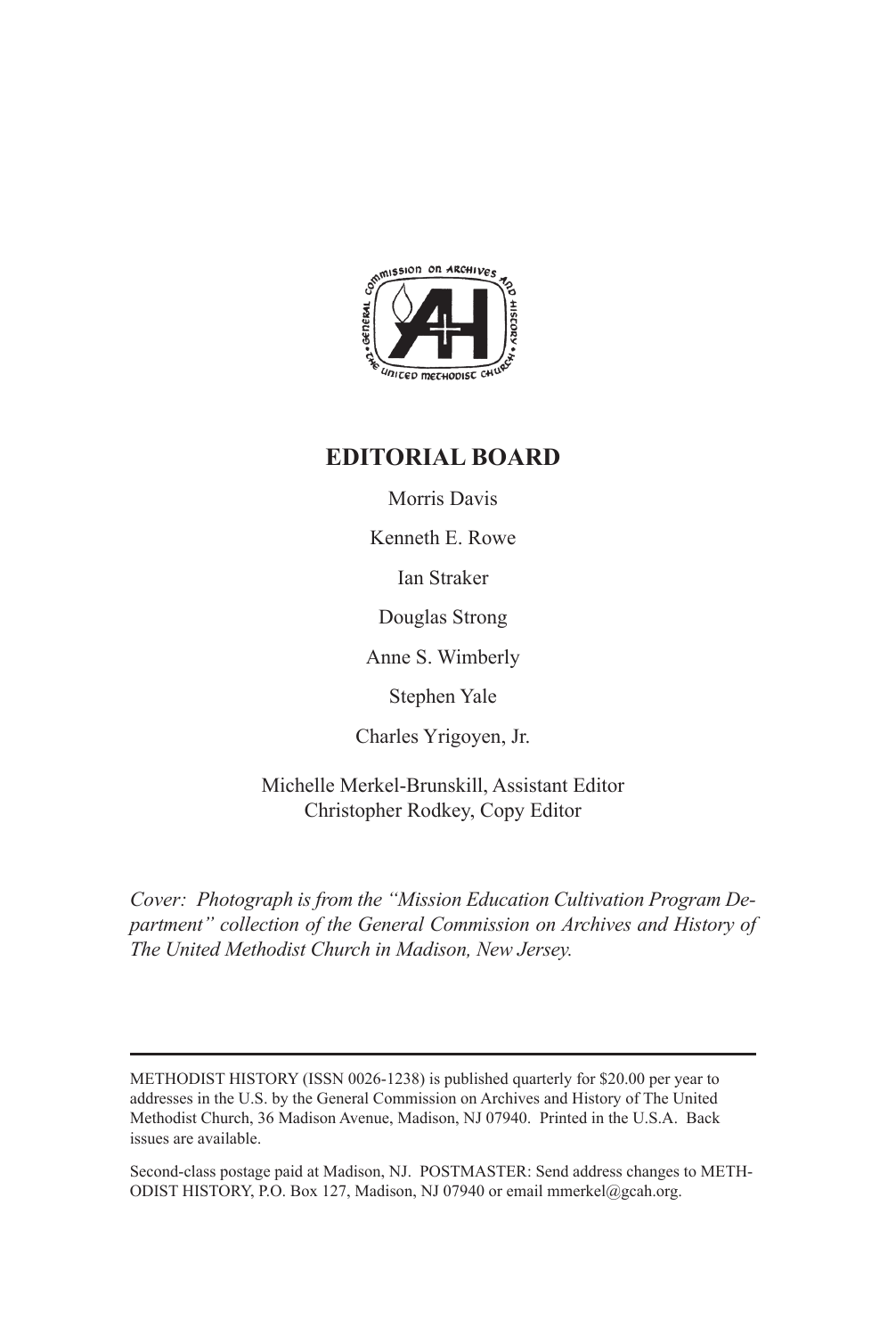## METHODIST HISTORY

Robert J. Williams, Editor

| <b>VOLUME XLVII</b>                                                   | <b>APRIL 2009</b>                                                                                                       | NUMBER 3 |
|-----------------------------------------------------------------------|-------------------------------------------------------------------------------------------------------------------------|----------|
|                                                                       | <b>CONTENTS</b>                                                                                                         |          |
|                                                                       |                                                                                                                         | 130      |
|                                                                       |                                                                                                                         | 131      |
|                                                                       | John and Charles Wesley on "God in Christ Reconciling"<br>by Paul Wesley Chilcote                                       | 132      |
| Boston University School of Theology and the<br>Civil Rights Movement |                                                                                                                         | 146      |
| Methodism in Hungary                                                  |                                                                                                                         | 162      |
|                                                                       | "Genius uncultivated is like a meteor of the night": Motives and<br>Experiences of Methodist Female College Life in the |          |
|                                                                       |                                                                                                                         | 179      |
|                                                                       |                                                                                                                         | 192      |
| Confederate States of America                                         |                                                                                                                         |          |

Copyright 2009, General Commission on Archives and History, The United Methodist Church

Methodist History is included in *Religious Index One: Periodicals, Religious and Theological Abstracts, Historical Abstracts and America: History and Life ATLA Religion Database*

Manuscripts submitted for publication and all other correspondence should be addressed to Editor: METHODIST HISTORY, P.O. Box 127, Madison, NJ 07940. Prospective authors are advised to write for guidleines or visit www.gcah.org.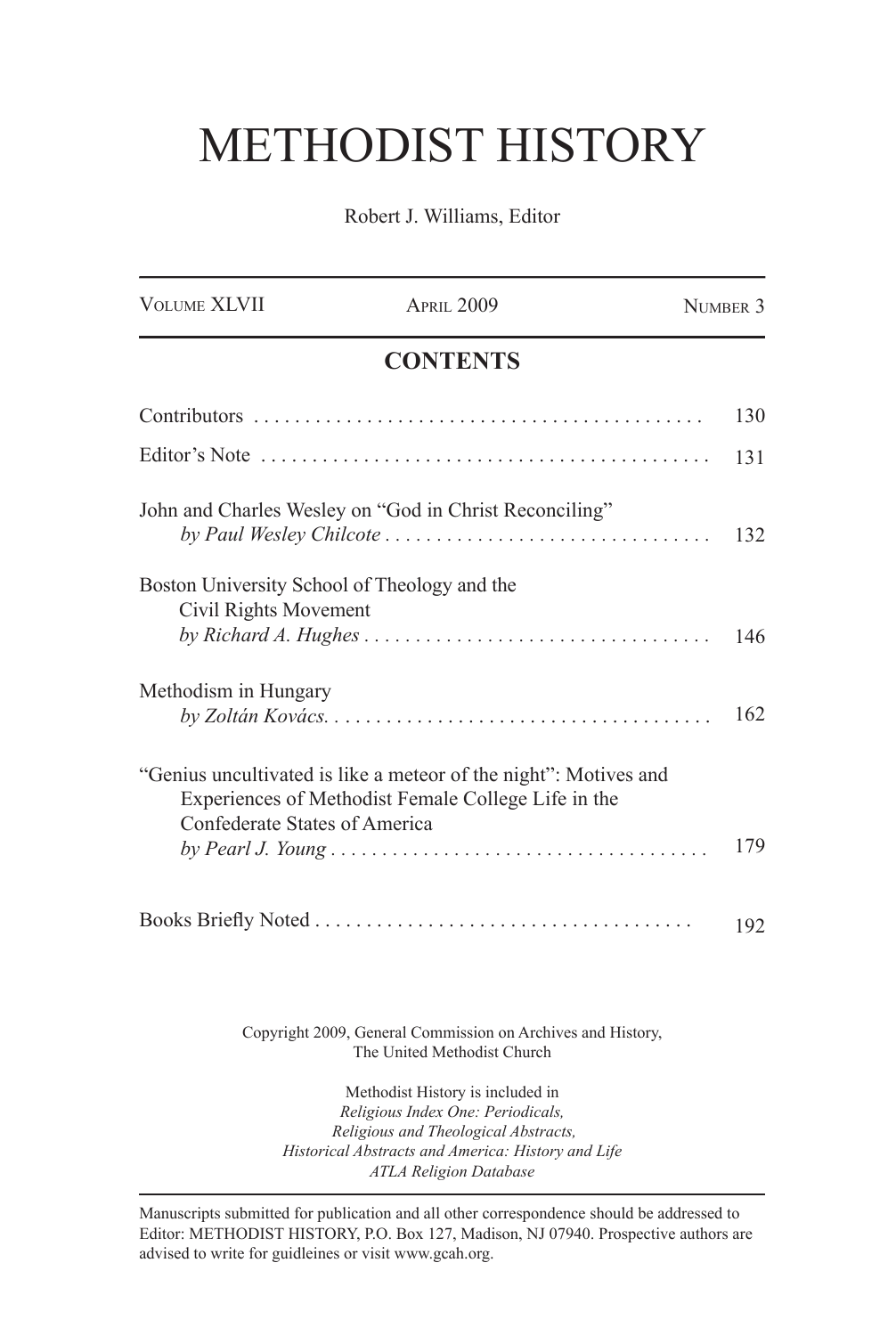### **CONTRIBUTORS**

**PAUL W. CHILCOTE** is Professor of Historical Theology & Wesleyan Studies and Director of the Center for Applied Wesleyan Studies at Ashland Theological Seminary in Ohio. He has been involved in theological education on three Continents, serving as a missionary, with his wife, Janet, in Kenya and as a charter faculty member of Africa University in Zimbabwe. Dr. Chilcote previously served as Nippert Professor of Church History & Wesleyan Studies at the Methodist Theological School in Ohio and helped to launch the new campus of Asbury Theological Seminary in Florida. He is the author of fourteen books, the most recent of which include *Early Methodist Spirituality*, *A Life-Shaping Prayer*, *The Study of Evangelism*, and *Recapturing the Wesleys' Vision*. Chilcote is also President of The Charles Wesley Society.

**ZOLTÁN KOVÁCS** is an ordained minister of the Hungarian Reformed Church and currently a Ph.D. student at the Debrecen University of Reformed Theology, majoring in missiology. This essay was written while a student at Wesley Theological Seminary. He has also studied theology in Münster, Germany, and Vienna, Austria. In 2008, Methodism in Hungary celebrated is 110th anniversary.

**RICHARD A. HUGHES** is the M. B. Rich Professor of Religion at Lycoming College, Williamsport, Pennsylvania. He earned his Ph.D. from Boston University. An ordained United Methodist minister, Hughes has served churches in Massachusetts, Georgia, New Mexico, and Indiana; and he has worked in prison ministry and hospital chaplaincy. During the 1960s, he participated in the Civil Rights Movement, particularly in the Boston school desegregation struggle and the Selma Campaign; and currently he is a member of CHILD, Inc.

**PEARL YOUNG** is an undergraduate history and physics major at Emory University, Atlanta, GA. She has previously published in *The Emory Scholars Newsletter* and *Emory Report*. This paper was recognized with the Women in United Methodist History Writing Award, granted by the General Commission on Archives and History.